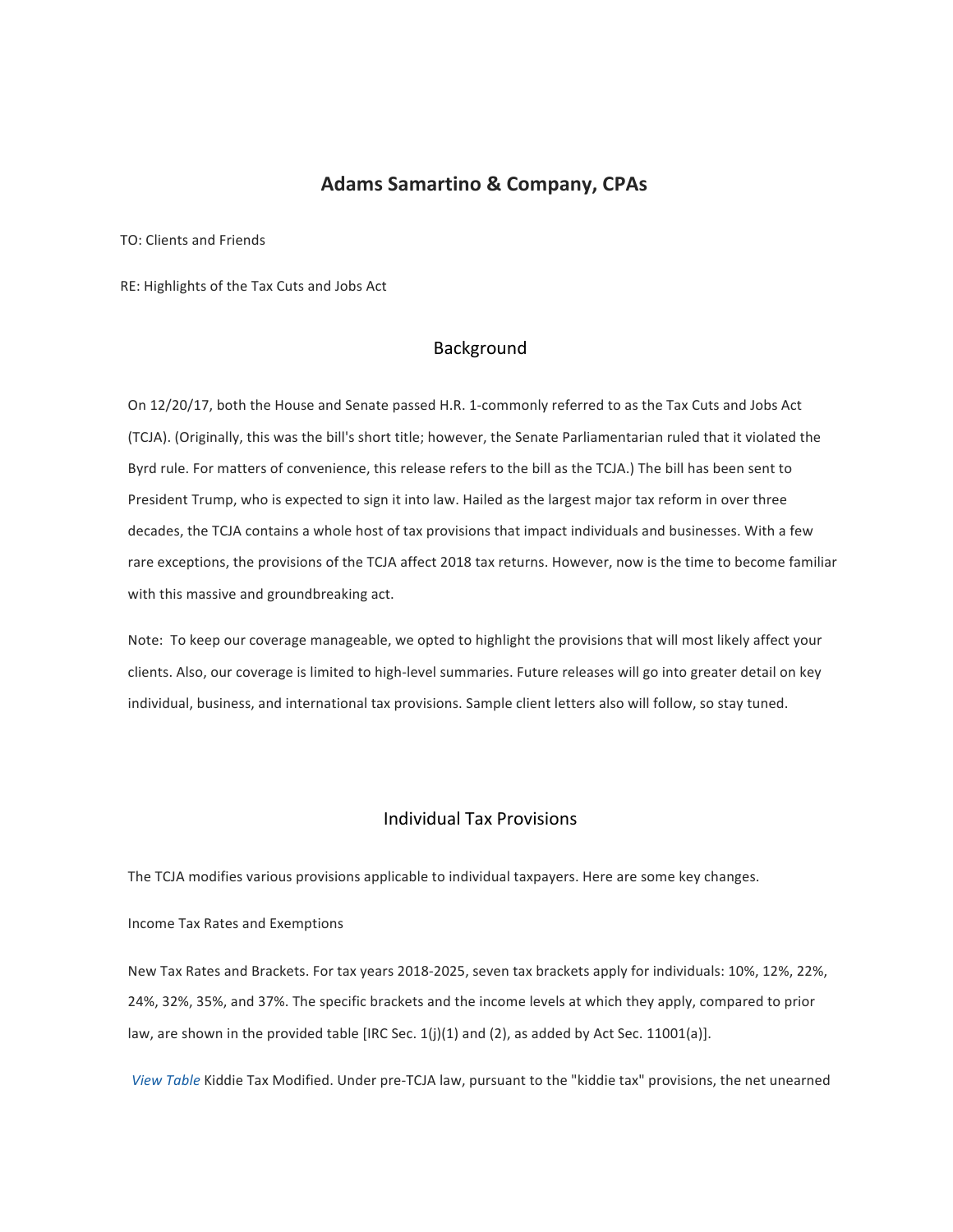income of a child was taxed at the parents' tax rates if the parents' tax rates were higher than the tax rates of the child. The remainder of the child's taxable income [i.e., earned income, plus unearned income up to \$2,100 (for 2018), less the child's standard deduction] was taxed at the child's rates.

For tax years 2018-2025, the taxable income of a child attributable to earned income is taxed under the rates for single individuals, and taxable income of a child attributable to net unearned income is taxed according to the brackets applicable to trusts and estates. This rule applies to the child's ordinary income and his or her income taxed at preferential rates [IRC Sec.  $1(j)(4)$ , as added by Act Sec. 11001(a) ].

Personal Exemption Deduction Eliminated. Under pre-TCJA law, the deduction for each personal exemption was \$4,150 for 2018, subject to a phaseout for higher earners. For tax years 2018-2025, the deduction for personal exemptions is eliminated [IRC Sec. 151(d), as modified by Act Sec. 11041(a)].

### Standard and Itemized Deductions

Standard Deduction Increased. Under pre-TCJA law, for 2018, the standard deduction amounts were to be: \$6,500 for single individuals and married individuals filing separately, \$9,550 for heads of household, and \$13,000 for married individuals filing jointly (including surviving spouses). Additional standard deductions may be claimed by taxpayers who are elderly or blind.

For tax years 2018-2025, the standard deduction is increased to \$24,000 for married individuals filing a joint return, \$18,000 for head-of-household filers, and \$12,000 for all other taxpayers, adjusted for inflation in tax years after 2018. No changes are made to the current-law additional standard deduction for the elderly and blind  $[$  IRC Sec.  $63(c)(7)$ , as added by Act Sec. 11021(a)  $]$ .

Medical Expense Deduction Threshold Temporarily Reduced. For tax years 2017-2018, the threshold for medical expense deductions is reduced from 10%-of-AGI to 7.5%-of-AGI for all taxpayers [IRC Sec. 213(f), as amended by Act Sec. 11027(a) ]. In addition, the rule limiting the medical expense deduction for Alternative Minimum Tax (AMT) purposes to the excess of such expenses over 10%-of-AGI doesn't apply to those tax years [ IRC Sec.  $56(b)(1)(B)$ , as amended by Act Sec. 11027(b)].

State and Local Tax Deduction Limited. For tax years 2018-2025, a taxpayer's itemized deduction for state and local taxes is limited to \$10,000 (\$5,000 for a married taxpayer filing a separate return) of the aggregate of (1) state and local property taxes and (2) state and local income, war profits, and excess profits taxes (or sales taxes in lieu of income, etc. taxes) paid or accrued in the tax year [IRC Sec.  $164(b)(6)$ , as added by Act Sec.  $11042$  ].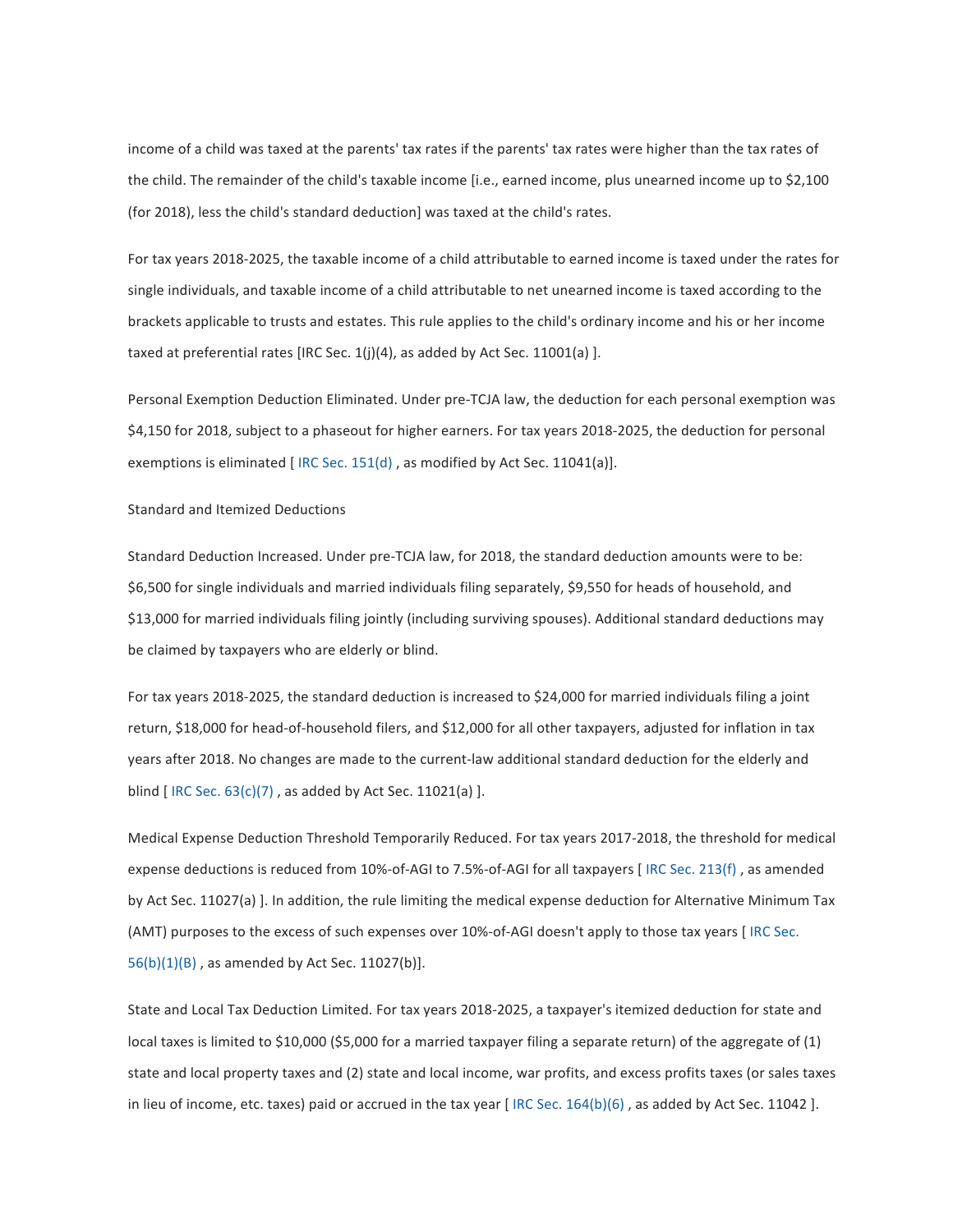Warning: The provision also includes a rule stating that an individual may not claim an itemized deduction in 2017 on a pre-payment of income tax for a future tax year in order to avoid the dollar limitation applicable for tax years beginning after 2017.

Mortgage and Home Equity Indebtedness Interest Deduction Limited. Under pre-TCJA law, taxpayers could deduct as an itemized deduction qualified residence interest, which included interest paid on a mortgage secured by a principal residence or a second residence. The underlying mortgage loans could represent acquisition indebtedness of up to \$1 million, plus home equity indebtedness of up to \$100,000.

For tax years 2018-2025, the deduction for interest on home equity indebtedness is eliminated and the deduction for mortgage interest is limited to underlying indebtedness of up to \$750,000 (\$375,000 for married taxpayers filing separately) [IRC Sec.  $163(h)(3)(F)$ , as added by Act Sec.  $11043(a)$ ].

Note: The new lower limit doesn't apply to any acquisition indebtedness incurred before 12/15/17.

Charitable Contribution Deduction Limitation Increased. For contributions made in tax years after 2017, the 50% limitation under IRC Sec. 170(b) for cash contributions to public charities and certain private foundations is increased to 60% [IRC Sec. 170(b)(1)(G), as added by Act Sec. 11023 ]. Contributions exceeding the 60% limitation are generally allowed to be carried forward and deducted for up to five years, subject to the later year's ceiling.

Charitable Contribution Deduction for College Athletic Seating Rights Eliminated. Under pre-TCJA law, a taxpayer could treat 80% of a payment as a charitable contribution where: (1) the amount was paid to or for the benefit of an institution of higher education (i.e., generally, a school with a regular faculty and curriculum and meeting certain other requirements); and (2) such amount would be allowable as a charitable deduction but for the fact that the taxpayer receives (directly or indirectly) as a result of the payment the right to purchase tickets for seating at an athletic event in an athletic stadium of such institution. For tax years after 2017, no charitable deduction will be allowed for any payment to an institution of higher education in exchange for the right to purchase tickets or seating at an athletic event [IRC Sec. 170(I), as amended by Act Sec. 13704].

Casualty and Theft Loss Deduction Eliminated. For tax years 2018-2025, the personal casualty and theft loss deduction is eliminated, except for personal casualty losses incurred in a federally-declared disaster [IRC Sec. 165(h)(5), as amended by Act Sec. 11044 ]. However, where a taxpayer has personal casualty gains, the loss suspension doesn't apply to the extent that such loss doesn't exceed gain.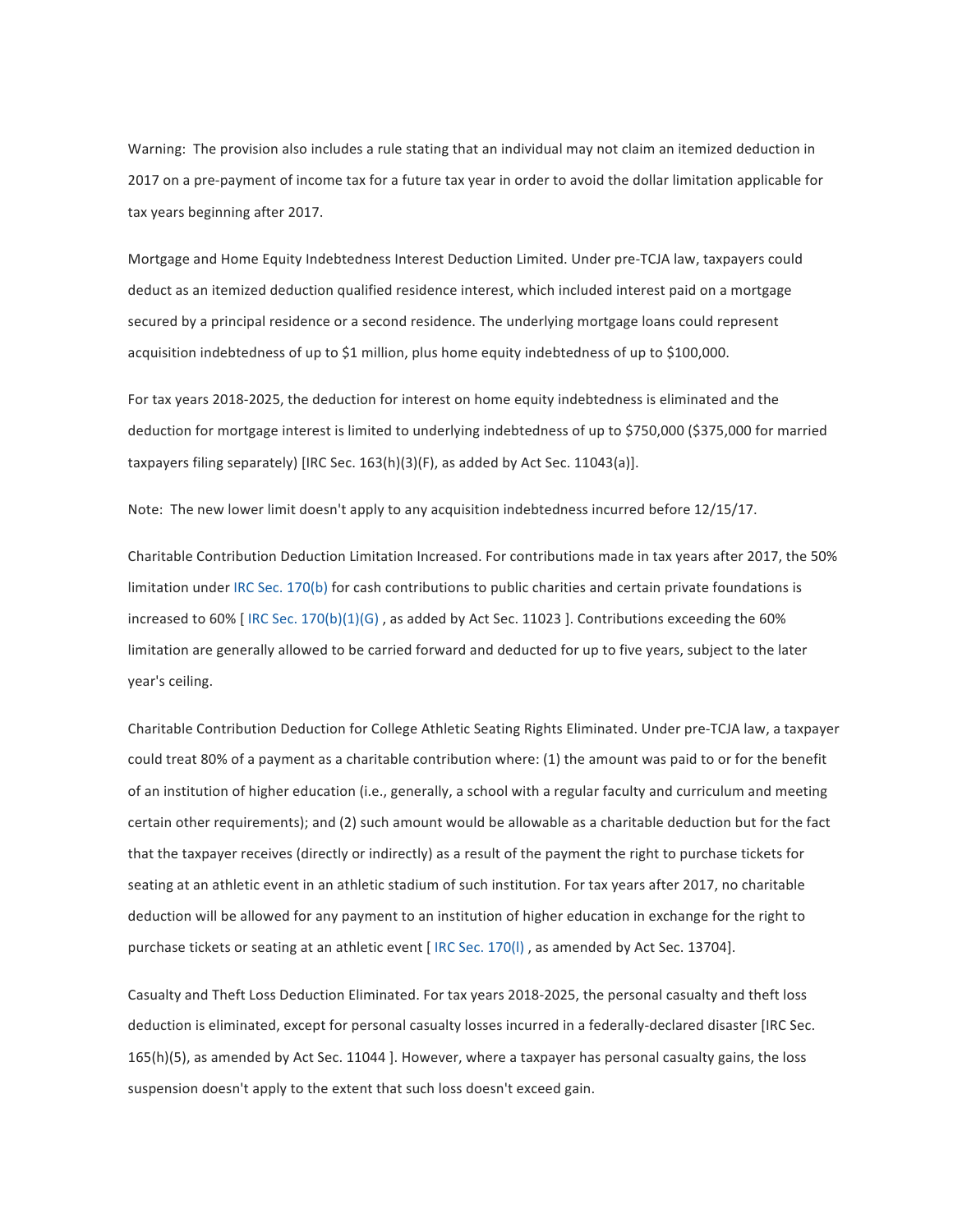Note: The TCJA includes special relief provisions for tax years 2018-2025 for taxpayers who incurred losses from certain 2016 major disasters.

Gambling Loss Limitation Modified. For tax years 2018-2025, the limitation on wagering losses under IRC Sec. 165(d) is modified to provide that all deductions for expenses incurred in carrying out wagering transactions, and not just gambling losses, are limited to the extent of gambling winnings [IRC Sec. 165(d), as amended by Act Sec. 11050 ].

Miscellaneous Itemized Deductions Eliminated. For tax years 2018-2025, the deduction for miscellaneous itemized deductions that are subject to the 2% floor is eliminated [IRC Sec. 67(g), as added by Act Sec. 11045].

"Pease" Limitation on Itemized Deductions Eliminated. Under pre-TCJA law, higher-income taxpayers who itemized their deductions were subject to a limitation on these deductions (commonly known as the "Pease limitation"). For tax years 2018-2025, the "Pease limitation" on itemized deductions is eliminated [IRC Sec. 68(f), as added by Act Sec. 11046].

### Income and Losses

New Deduction for Business Income from Pass-through Entities and Sole Proprietorships. For tax years 2018-2025, an individual generally may deduct 20% of qualified business income from a partnership, S corporation, or sole proprietorship, as well as 20% of aggregate qualified Real Estate Investment Trust (REIT) dividends, qualified cooperative dividends, and qualified publicly traded partnership income. Special rules apply to specified agricultural or horticultural cooperatives. The 20% deduction is not allowed in computing Adjusted Gross Income (AGI), but rather is allowed as a deduction reducing *taxable* income [IRC Secs. 199A, "Deduction for Qualified Business Income," as added by Act Sec. 11011(a) and  $62(a)$ , as modified by Act Sec. 11011(b) ].

A limitation based on W-2 wages paid is phased in for married filing joint taxpayers with taxable income of \$315,000 or more (\$157,500 for other individuals). A disallowance of the deduction with respect to specified service trades or businesses also is phased in above these threshold amounts of taxable income. A specified service trade or business means any trade or business involving the performance of services in the fields of health, law, consulting, athletics, financial services, brokerage services, or any trade or business where the principal asset of such trade or business is the reputation or skill of one or more of its employees or owners, or which involves the performance of services that consist of investing and investment management trading, or dealing in securities, partnership interests, or commodities [IRC Sec. 199A, as added by Act Sec. 11011(a) ].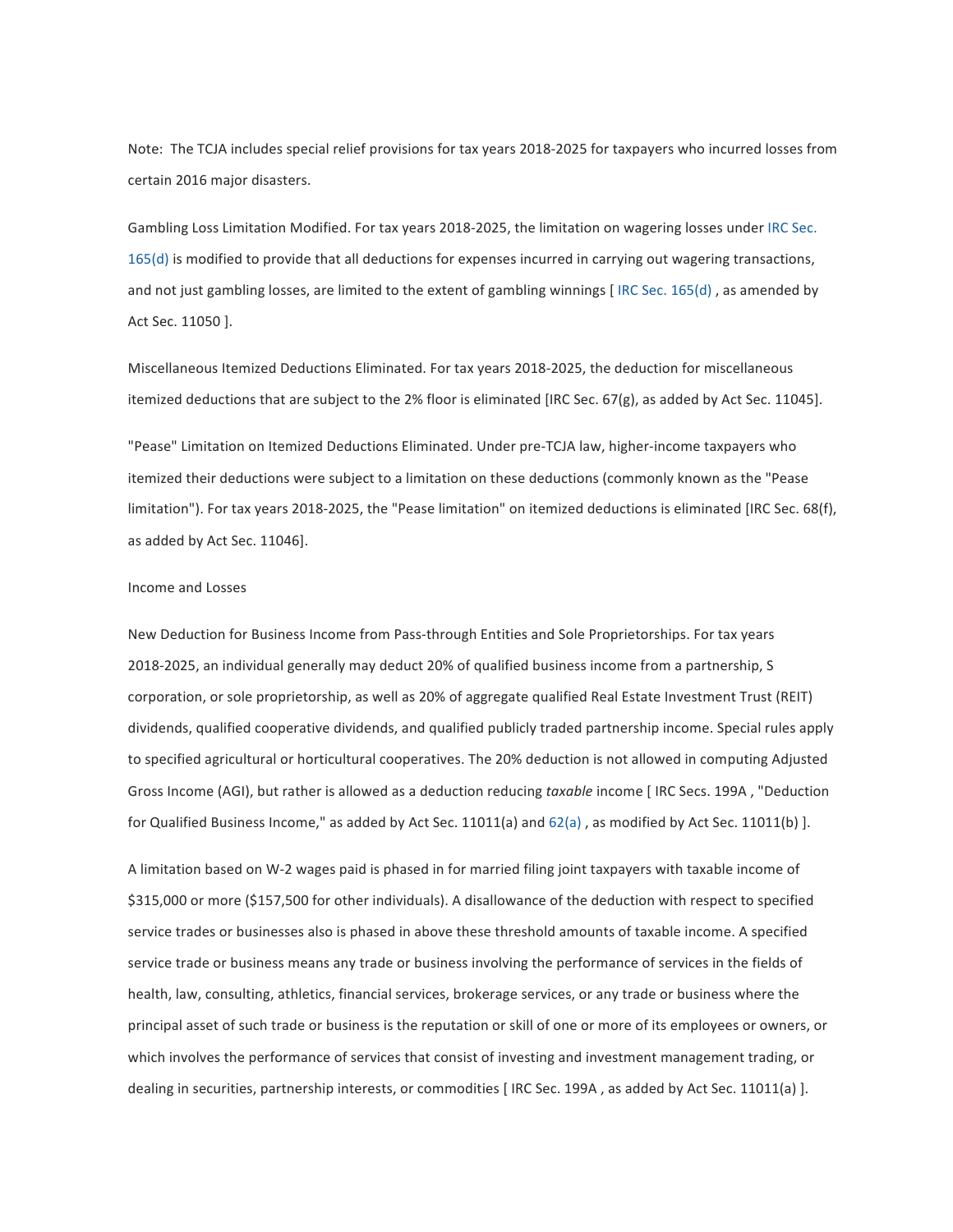Treatment of Carried Interest. Under pre-TCJA law, carried interests were taxed in the hands of the taxpayer (i.e., the fund manager) at favorable capital gain rates instead of as ordinary income. For tax years beginning after 2017, the TCJA imposes a three-year holding period requirement in order for certain partnership interests received in connection with the performance of services to be taxed as long-term capital gain rather than ordinary income [ IRC Sec. 1061, "Partnership Interests Held in Connection with Performance of Services," as added by Act Sec.  $13309(a)$  ].

New Limitations on "Excess Business Loss." Under pre-TCJA law, IRC Sec. 469 provides a limitation on excess farm losses that applies to taxpayers other than C corporations. An excess farm loss for a tax year means the excess of aggregate deductions that are attributable to farming businesses over the sum of aggregate gross income or gain attributable to farming businesses plus the threshold amount. The threshold amount is the greater of (1) \$300,000 (\$150,000 for married individuals filing separately), or (2) for the five-consecutive-year period preceding the tax year, the excess of the aggregate gross income or gain attributable to the taxpayer's farming businesses over the aggregate deductions attributable to the taxpayer's farming businesses.

For tax years 2018-2025, the TCJA provides that the excess farm loss limitation doesn't apply, and instead a noncorporate taxpayer's "excess business loss" is disallowed. Under the new rule, excess business losses are not allowed for the tax year, but are instead carried forward and treated as part of the taxpayer's Net Operating Loss (NOL) carryforward in subsequent tax years. This limitation applies *after* the application of the passive loss rules [IRC Sec. 461(I), as added by Act Sec. 11012].

An excess business loss for the tax year is the excess of aggregate deductions of the taxpayer attributable to the taxpayer's trades and businesses over the sum of aggregate gross income or gain of the taxpayer plus a threshold amount. The threshold amount for a tax year is \$500,000 for married individuals filing jointly and \$250,000 for other individuals, with both amounts indexed for inflation [IRC Sec. 461(I)(3), as added by Act Sec. 11012]. In the case of a partnership or S corporation, the provision applies at the partner or shareholder level.

Self-created Property Not Treated as Capital Asset. Under pre-TCJA law, property held by a taxpayer (whether or not connected with the taxpayer's trade or business) is generally considered a capital asset under IRC Sec. 1221(a) . However, certain assets are specifically excluded from the definition of a capital asset, including inventory property, depreciable property, and certain self-created intangibles (e.g., copyrights and musical compositions).

Effective for dispositions after 2017, the TCJA amends IRC Sec.  $1221(a)(3)$ , resulting in the exclusion of patents,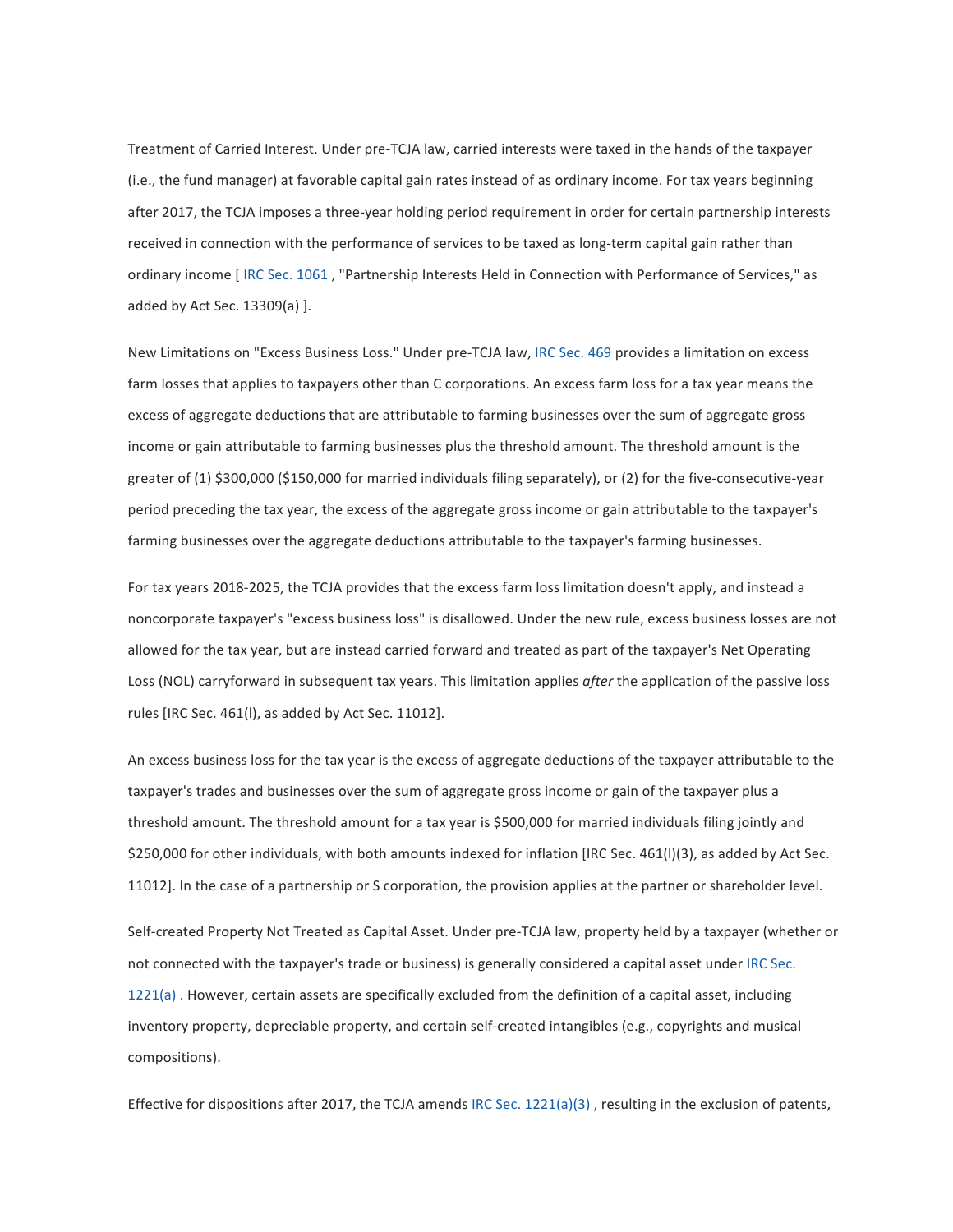inventions, models or designs (whether or not patented), and secret formulas or processes, which are held either by the taxpayer who created the property or by a taxpayer with a substituted or transferred basis from the taxpayer who created the property (or for whom the property was created), from the definition of a "capital asset" [IRC Sec.  $1221(a)(3)$ , as amended by Act Sec. 13314 ].

Alimony Deduction by Payor and Income Inclusion by Payee Repealed. For any divorce or separation agreement executed after 2018, or executed before that date but modified after it (if the modification expressly provides that the new amendments apply), alimony and separate maintenance payments are not deductible by the payor spouse and are not included in the income of the payee spouse [Former IRC Secs. 215, 61(a)(8), and 71, as stricken by Act Sec. 11051].

Moving Expense Deduction and Reimbursements Eliminated. For tax years 2018-2025, the deduction for moving expenses and the income exclusion for qualified moving expense reimbursements is eliminated, except for members of the Armed Forces on active duty (and their spouses and dependents) who move pursuant to a military order and incident to a permanent change of station  $[IRC Secs. 132(g)$ , as amended by Act Sec. 11048 and  $217(k)$ , as added by Act Sec. 11049].

## AMT

AMT Retained with Increased Exemption Amounts. The TCJA retains the individual AMT but with increased exemption amounts and phase-out thresholds for years 2018-2025 (indexed for inflation), as shown in the following table  $[$  IRC Sec. 55(d)(4), as added by Act Sec. 12003(a)]:

#### *View Table* Tax-advantaged Savings Accounts

ABLE Account Changes. The TCJA makes several changes to the rules governing ABLE accounts established for the benefit of certain disabled individuals. Effective for tax years beginning after the enactment date and before 2026, the contribution limitation to ABLE accounts with respect to contributions made by the designated beneficiary is increased. After the overall limitation on contributions is reached (i.e., the annual gift tax exemption amount; for 2018, \$15,000), an ABLE account's designated beneficiary can contribute an additional amount, up to the lesser of (1) the federal poverty line for a one-person household; or (2) the individual's compensation for the tax year  $[$  IRC Sec. 529A(b), as amended by Act Sec. 11024(a)].

Saver's Credit Eligible. The designated beneficiary of an ABLE account can claim the saver's credit under IRC Sec. 25B for contributions made to his ABLE account  $[$  IRC Sec. 25B(d)(1) , as amended by Act Sec. 11024(b) ].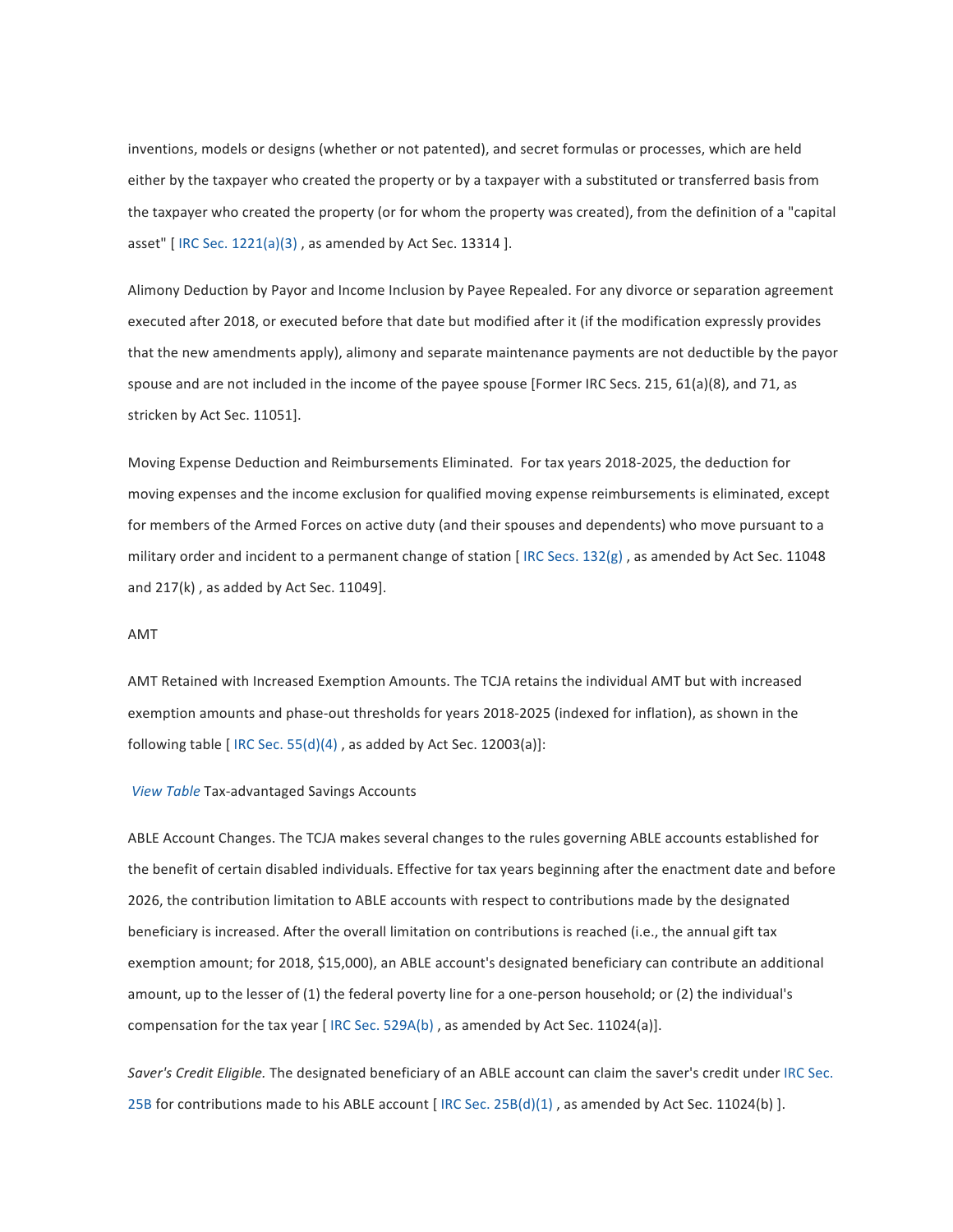*Rollovers from Qualified Tuition Programs (QTPs).* For distributions after the date of enactment and before 2026, amounts from QTPs (also known as 529 accounts) are allowed to be rolled over to an ABLE account without penalty, provided that the ABLE account is owned by the designated beneficiary of that 529 account, or a member of such designated beneficiary's family  $[$  IRC Sec. 529(c)(3), as amended by Act Sec. 11025). Such rolled-over amounts are counted towards the overall limitation on amounts that can be contributed to an ABLE account within a tax year, and any amount rolled over in excess of this limitation is includible in the gross income of the distributee.

QTPs Expanded. Under pre-TCJA law, the earnings on funds in a QTP could be withdrawn tax-free only if used for qualified higher education expenses at eligible schools. Eligible schools included colleges, universities, vocational schools, or other postsecondary schools eligible to participate in a student aid program of the Department of Education.

For distributions after 2017, "qualified higher education expenses" is expanded to include tuition at an elementary or secondary public, private, or religious school, up to a \$10,000 limit per tax year [ IRC Sec.  $529(c)(7)$ , as added by Act Sec.  $11032(a)$  ].

### Other Significant Items

Child Tax Credit Increased. For tax years 2018-2025, the child tax credit is increased from \$1,000 to \$2,000 per qualifying child under the age of 17, and other changes are made to phase-outs and refundability during this same period, as outlined in this section [IRC Sec.  $24(h)(2)$ , as added by Act Sec. 11022(a) ].

Under pre-TCJA law, the credit phased out by \$50 for each \$1,000 of modified AGI over \$75,000 for single or head of household filers, \$110,000 for married joint filers, and \$55,000 for married individuals filing separately. Under the TCJA, the income level at which the credit phases out is increased to \$400,000 for married taxpayers filing jointly  $(5200,000$  for all other taxpayers) (not indexed for inflation) [IRC Sec. 24(h)(3), as added by Act Sec. 11022(a)].

*Nonchild Dependents.* A \$500 nonrefundable credit is provided for certain nonchild dependents [IRC Sec.  $24(h)(4)$ , as added by Act Sec.  $11022(a)$ ].

*Refundability*. The amount that is refundable is increased to \$1,400 per qualifying child, and this amount is indexed for inflation, up to the \$2,000 base credit amount. The earned income threshold for the refundable portion of the credit is decreased from \$3,000 to \$2,500 [IRC Sec. 24(h)(5) and (6), as added by Act Sec.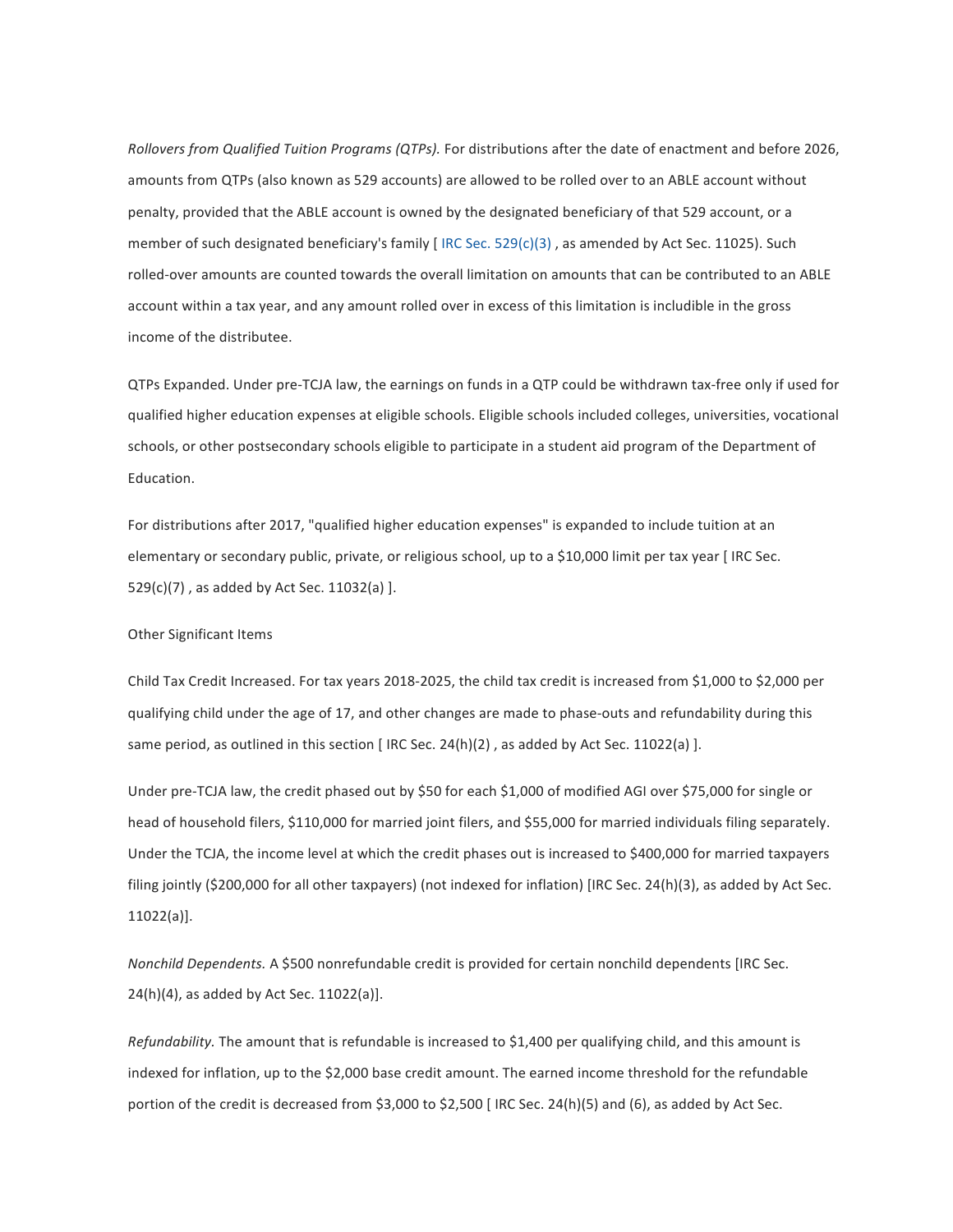$11022(a)$ ].

Affordable Care Act Individual Mandate Repealed. Under pre-TCJA law, the Affordable Care Act required individuals, who were not covered by a health plan that provided at least minimum essential coverage, to pay a "shared responsibility payment" (also referred to as a penalty) with their federal tax return (\$695 for 2018). Unless an exception applied, the tax was imposed for any month that an individual did not have minimum essential coverage.

For months beginning after 2018, the amount of the individual shared responsibility payment is permanently reduced to zero [IRC Sec.  $5000A(c)$ , as amended by Act Sec. 11081 ].

Recharacterization of Roth Conversions Eliminated. For Roth conversions in tax years beginning after 2017, the TCJA repeals the special rule that allows IRA contributions to one type of IRA (either traditional or Roth) to be recharacterized as a contribution to the other type of IRA. Thus, recharacterization cannot be used to unwind a Roth conversion, but is still permitted with respect to other contributions [IRC Sec. 408A(d), as amended by Act Sec. 13611].

Estate and Gift Tax Retained with Increased Exemption Amount. Under pre-TCJA law, the first \$5 million (as adjusted for inflation in years after 2011) of transferred property was exempt from estate and gift tax. For estates of decedents dying and gifts made in 2018, this "basic exclusion amount" was \$5.6 million (\$11.2 million for a married couple).

For estates of decedents dying and gifts made after 2017 and before 2026, the TCJA doubles the base estate and gift tax exemption amount from \$5 million to \$10 million [ IRC Sec. 2010(c)(3) , as amended by Act Sec. 11061(a)]. The \$10 million amount is indexed for inflation occurring after 2011 and is expected to be approximately \$11.2 million in 2018 (\$22.4 million per married couple).

# Entity-specific Tax Provisions

Under the TCJA, C corporations, S corporations, partnerships, and nonprofit organizations will see dramatic changes. Here are some of the more notable ones.

## C Corporations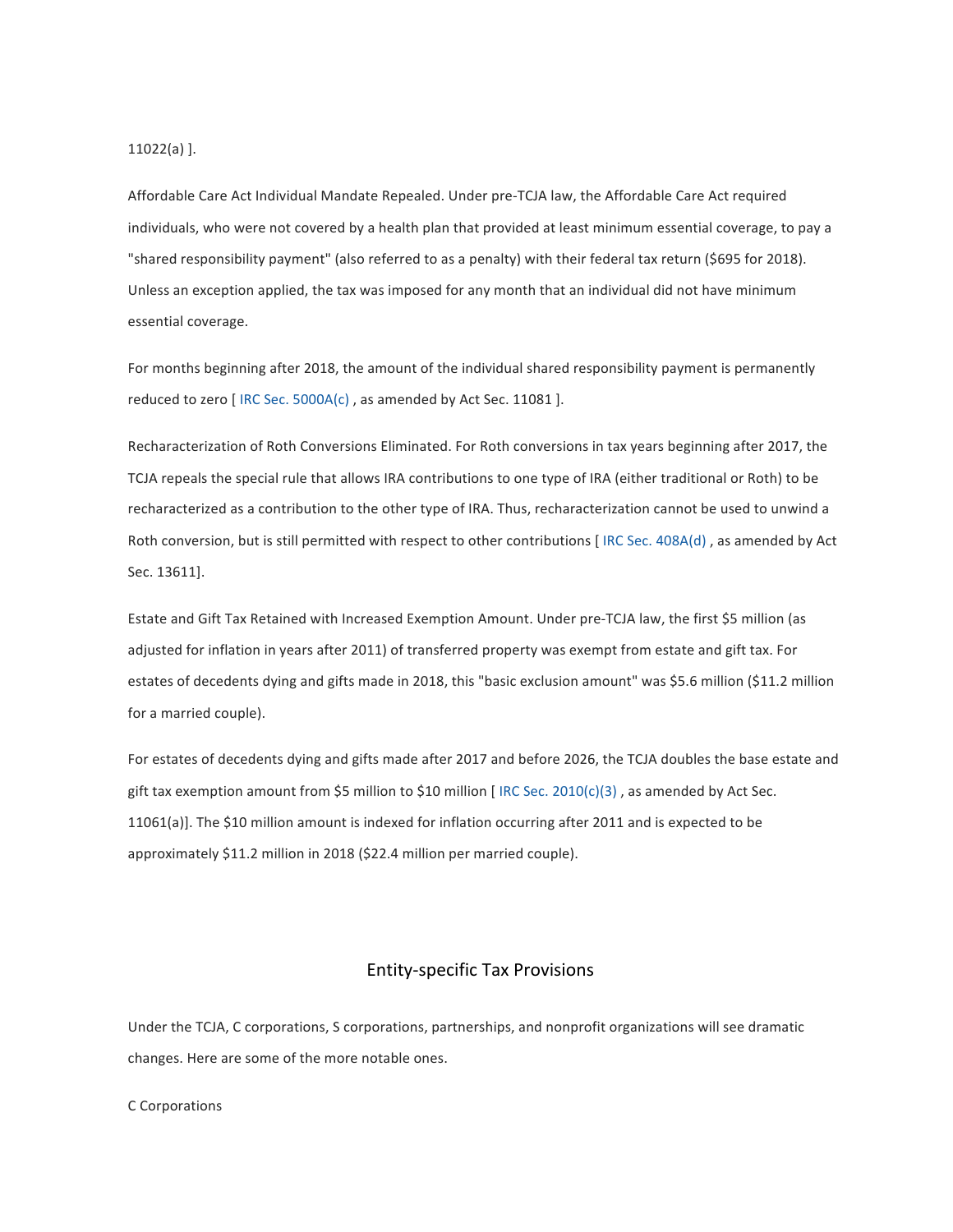Tax Rates. Currently, C corporations are used to graduated tax rates, with a top rate of 35% if taxable income exceeds \$10 million. [See IRC Sec. 11(b).] In addition, personal service corporations are taxed at a flat rate of 35% [IRC Sec.  $11(b)(2)$ ]. For tax years beginning after  $12/31/17$ , the TCJA lowers the corporate tax rate to a flat 21%. This applies to personal service corporations as well. According to the GOP, a significantly lower corporate tax rate is needed to promote economic growth and global competitiveness.

Dividends Received Deduction. Corporations are generally permitted a special deduction for dividends received ( IRC Sec. 243 ). If the corporation owns at least 20% of another corporation, an 80% dividends received deduction is permitted. Otherwise, the deduction is limited to 70%. If the payor and recipient corporations are members of the same affiliated group, a 100% dividends received deduction is allowed. Under the TCJA, the 80% dividends received deduction is reduced to 65%, and the 70% deduction is reduced to 50%. This applies to tax years beginning after 12/31/17.

AMT. The TCJA repeals the corporate AMT for tax years beginning after 12/31/17. For tax years beginning after 2017 and before 2022, the AMT credit is refundable and can offset regular tax liability in an amount equal to 50% (100% for tax years beginning in 2021) of the excess of the minimum tax credit for the year over the amount of the credit allowable for the year against regular tax liability. This means the full amount of the minimum tax credit will be allowed in tax years beginning before 2022.

Contributions to Capital. IRC Sec. 118 excludes contributions to the capital of a corporation from the corporation's gross income. The TCJA provides that the term *contributions to capital* does not include (1) any contribution in aid of construction or any other contribution as a customer or potential customer and (2) any contribution by any governmental entity or civic group (other than a contribution made by a shareholder as such).

#### S Corporations

Conversion to C Corporation Status. In general, distributions to C corporation shareholders are first treated as dividends to the extent of earnings and profits. However, a special Post-termination Transition Period (PTTP) provides relief to the shareholders of a corporation that has terminated its S status. During the PTTP, any distribution of money by the corporation is first applied to reduce the basis of the shareholder's stock to the extent the distribution does not exceed the Accumulated Adjustments Account (AAA) [IRC Sec. 1371(e)(1) ].

The TCJA changes these rules with respect to *eligible terminated S corporations*. These are C corporations that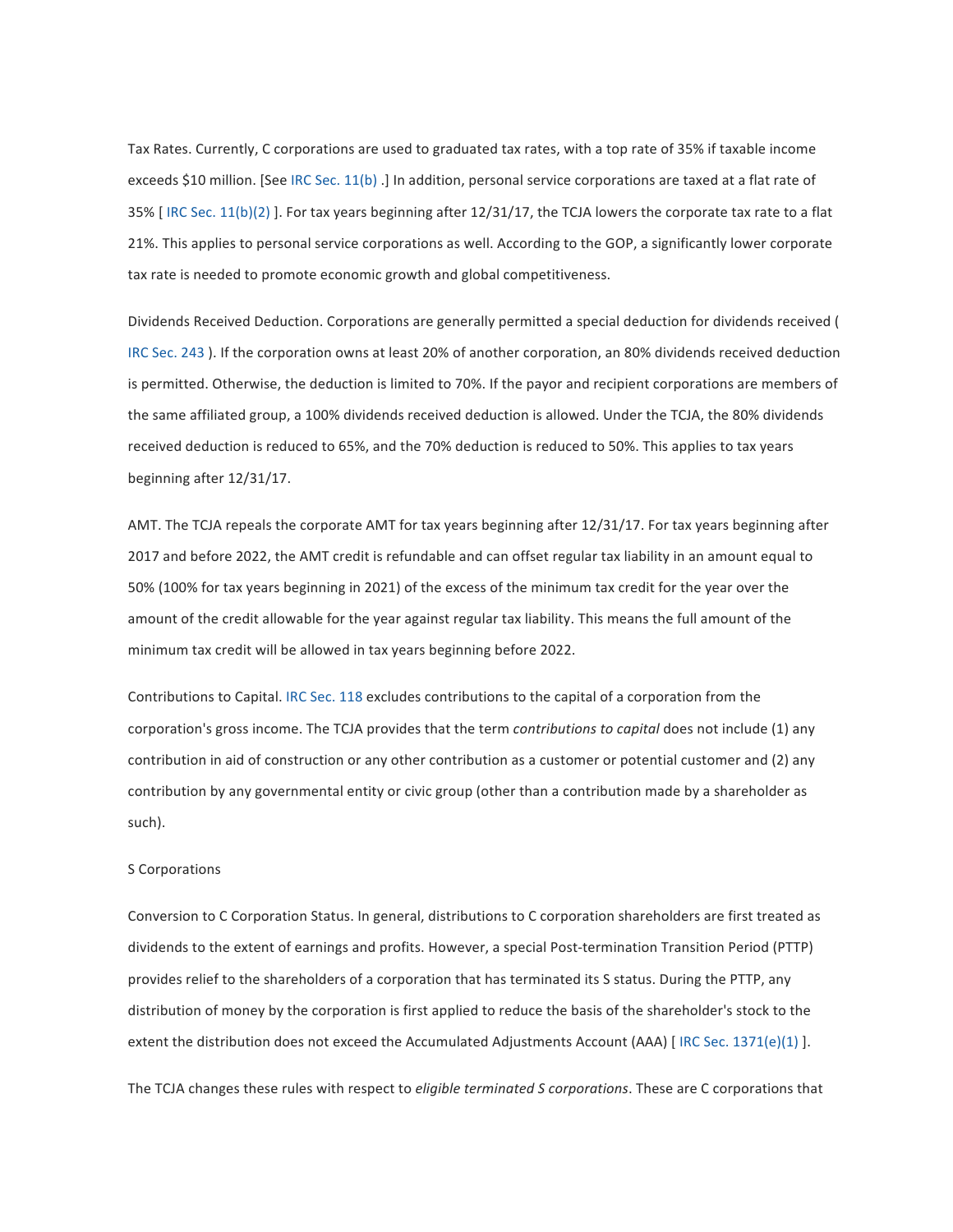(1) were S corporations before the TCJA's enactment date; (2) revoked their S corporation elections during the two-year period beginning on the enactment date; and (3) had the same owners on the enactment and revocation dates. Distributions from such corporations are treated as paid from AAA and earnings and profits on a prorata basis.

Electing Small Business Trusts. Under IRC Sec.  $1361(c)(2)(A)(v)$ , Electing Small Business Trusts (ESBTs) are allowed to own stock in an S corporation. Effective 1/1/18, the TCJA permits a nonresident alien individual to be a potential current beneficiary of an ESBT.

### Partnerships

Technical Terminations. A partnership is considered to terminate for tax purposes if, within a 12-month period, there is a sale or exchange of 50% or more of the partnership's capital and profits interests [IRC Sec.  $708(b)(1)(B)$ ]. This rule is repealed under the TCJA for partnership tax years beginning after  $12/31/17$ . As such, new elections are not required or permitted following technical termination under prior law.

Substantial Built-in Loss Rule. In general, a partnership must adjust the basis of its property following the transfer of a partnership interest if it has a *substantial built-in loss*. A substantial built-in loss exists if the partnership's adjusted basis in the property exceeds its fair market value by more than \$250,000 [IRC Sec. 743(d) ]. Under the TCJA, a substantial built-in loss also exists if the recipient of the interest would be allocated a net loss in excess of \$250,000 upon a hypothetical disposition of all partnership assets in a fully taxable transaction for cash equal to the assets' fair market value immediately after the transfer of the interest. The provision applies to transfers of partnership interests after  $12/31/17$ .

Charitable Contributions and Foreign Taxes. For partnership tax years beginning after 12/31/17, a partner's distributive share of the partnership's charitable contributions and foreign taxes is taken into account in determining the amount of his or her loss. However, in the case of a charitable contribution of property with a fair market value that exceeds its adjusted basis, the partner's distributive share of the excess is not taken into account.

### Nonprofit Organizations

New Excise Tax on Excess Executive Compensation. The TCJA imposes a new 21% excise tax on tax-exempt organizations that pay excessive compensation to their top executives, effective for tax years beginning after 12/31/17. The tax applies to the sum of (1) compensation in excess of \$1 million paid to a covered employee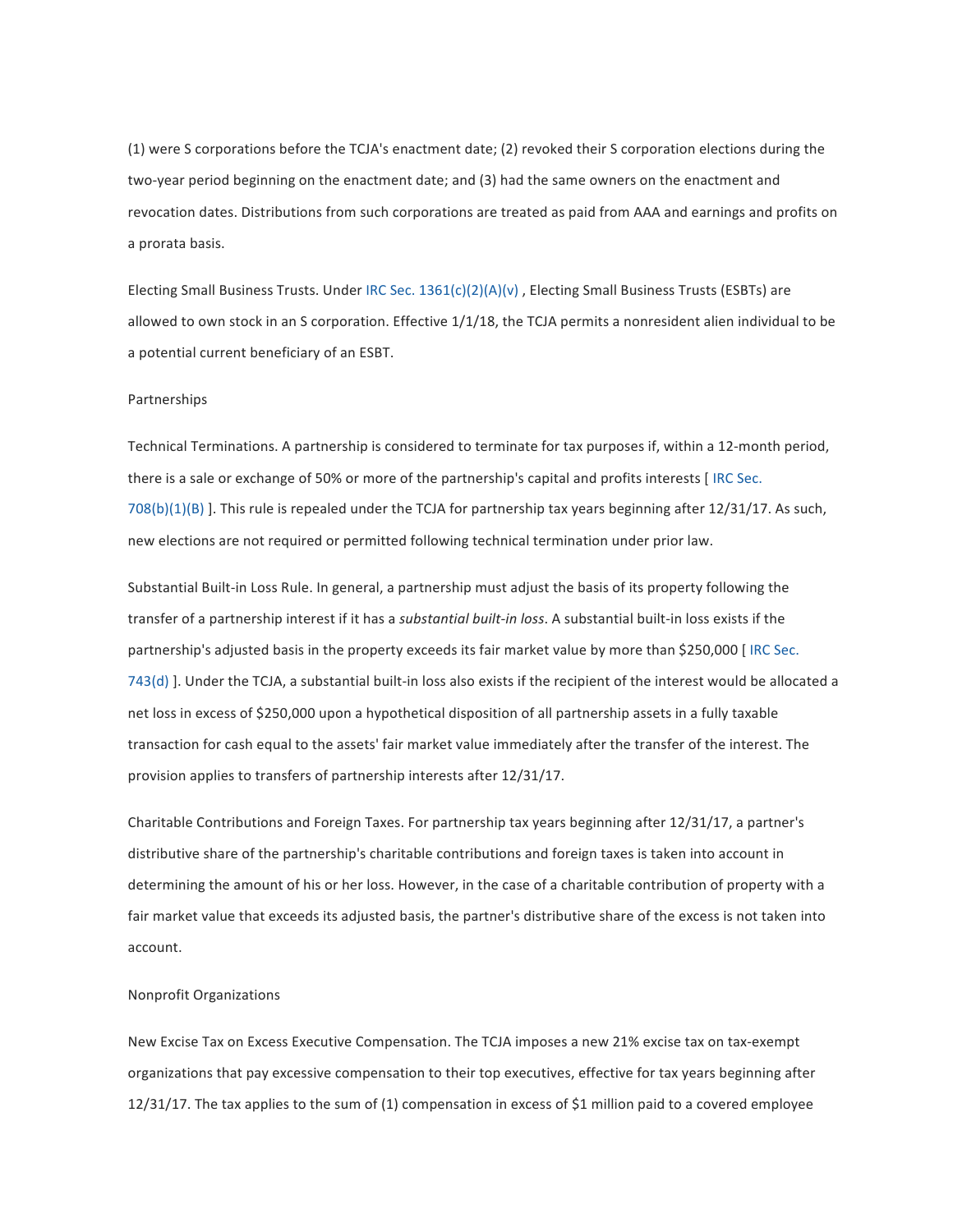and (2) any excess parachute payment made to a covered employee. A *covered employee* is one of the five highest compensated employees of the tax-exempt organization for the tax year or was a covered employee of the organization (or a predecessor) for any preceding tax year beginning after 12/31/16. Special rules apply to compensation paid to licensed medical professionals.

New Excise Tax on Private Colleges and Universities. For tax years beginning after 12/31/17, the TCJA imposes a new 1.4% excise tax on the net investment income of certain private colleges and universities. The college or university must have at least 500 students, more than 50% of which are located in the U.S. In addition, the college or university must have assets (other than those used directly in carrying out the institution's exempt purpose) of at least \$500,000 per student.

Calculation of Unrelated Business Taxable Income. For tax years beginning after 12/31/17 (but subject to a transition rule for NOLs arising in a tax year beginning before 1/1/18), losses from one unrelated trade or business may not be used to offset income derived from another unrelated trade or business. Therefore, the TCJA requires nonprofit organizations to separately calculate and apply their unrelated business gains and losses.

# General Business Tax Provisions

Many of the tax incentives businesses have grown accustomed to have been repealed, modified, or limited in some way. Here are the more relevant provisions.

Expensing and Depreciating Property

Section 179 Deduction. Under pre-TCJA law, the maximum Section 179 deduction was scheduled to be \$520,000 for 2018. In addition, the qualifying property phase-out threshold was scheduled to be \$2,070,000. The TCJA increases the maximum Section 179 deduction and phase-out threshold to \$1 million and \$2.5 million, respectively, for property placed in service in tax years beginning after 12/31/17. For tax years beginning after 2018, these amounts will be indexed for inflation. The TCJA also expands the definition of Section 179 property to include certain tangible personal property used predominantly to furnish lodging and certain improvements to nonresidential real property (roofs, HVAC, fire protection and alarm systems, and security systems).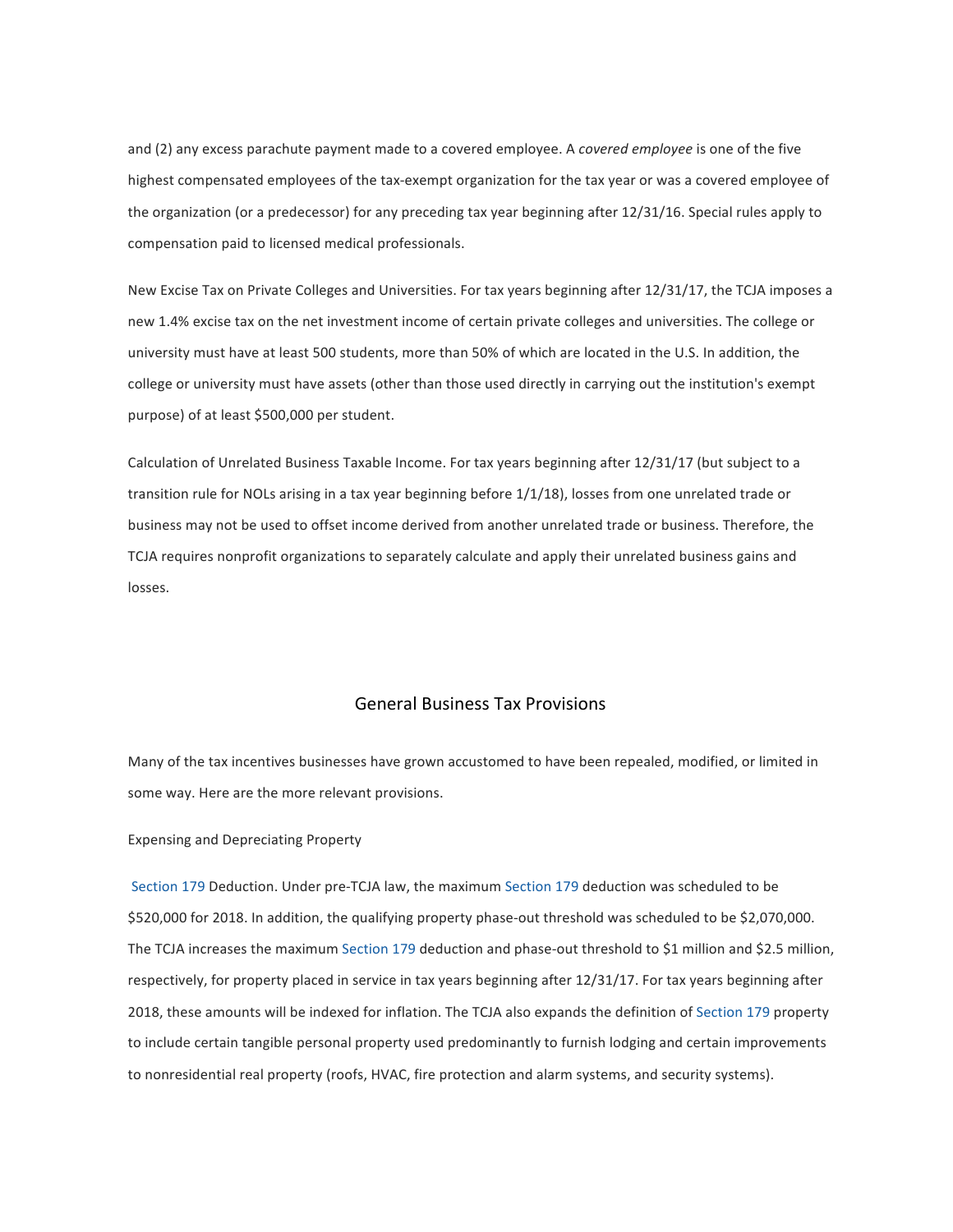Immediate Expensing of Qualifying Business Assets. The TCJA establishes a 100% first-year deduction for qualified property acquired and placed in service after 9/27/17 and before 1/1/23 (1/1/24 for certain property with longer production periods). This applies to new and used property. In later years, this first-year deduction phases down as follows:

- 80% for property placed in service in 2023.
- 60% for property placed in service in 2024.
- 40% for property placed in service in 2025.
- 20% for property placed in service in 2026.

Note: For qualifying property placed in service after  $9/27/17$ , business owners can take advantage of this provision on their 2017 tax returns. Or, under a first-year transition rule, they can stick with current law and claim 50% bonus depreciation.

Increased Luxury Automobile Depreciation Limits. IRC Sec. 280F limits the annual amount of depreciation that can be claimed for passenger autos. For passenger autos placed in service after 12/31/17 for which bonus depreciation is not claimed, the maximum amount of allowable depreciation is increased to \$10,000 for the placed-in-service year, \$16,000 for the second year, \$9,600 for the third year, and \$5,760 for the fourth and later years. These amounts will be indexed for inflation for autos placed in service after 2018. For passenger autos eligible for bonus first-year depreciation, the increase to the first-year depreciation limit remains \$8,000.

Shortened Recovery Period for New Farming Equipment. The TCJA shortens the recovery period of new machinery or equipment placed in service after 12/31/17 and used in a farming business (other than any grain bin, cotton ginning asset, fence, or other land improvement) from seven to five years. In addition, use of the 150% declining balance depreciation method for these assets will no longer be required.

Shortened Recovery Period for Real Property. For property placed in service after 12/31/17, the separate definitions of qualified leasehold improvement, qualified restaurant, and qualified retail improvement property are eliminated. The TCJA imposes a general 15-year recovery period (20 years for ADS) and straight-line method for qualified improvement property. In addition, the ADS recovery period for residential rental property is shortened from 40 to 30 years.

General Deductions, Exclusions, and Credits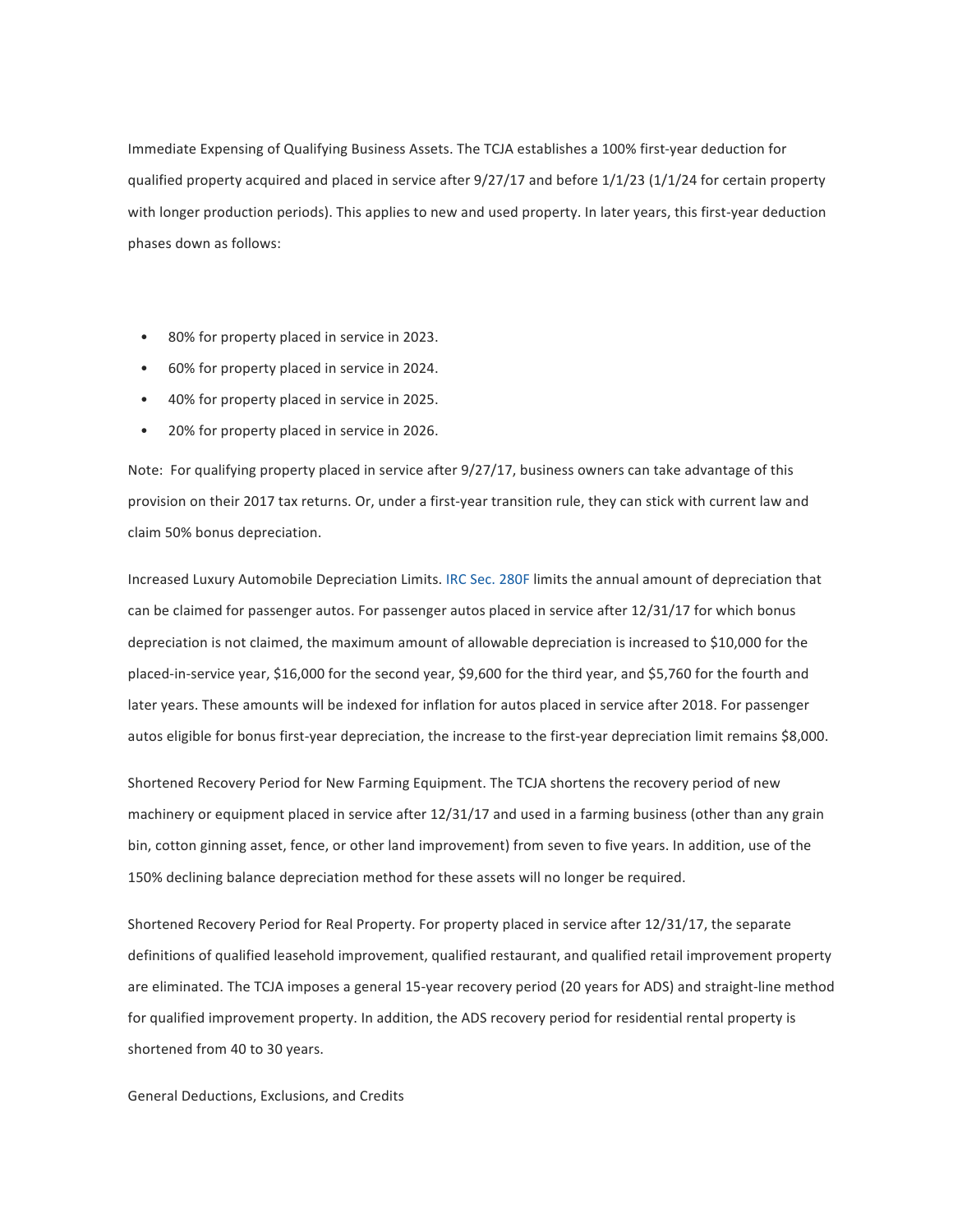Interest Expense. Regardless of its form, every business will be subject to a net interest expense disallowance. For tax years beginning after 12/31/17, net interest expense in excess of 30% of the company's adjusted taxable income will be disallowed. *Adjusted taxable income* is generally defined as taxable income computed without regard to deductions for depreciation, amortization, depletion, or the Section 199 deduction. However, taxpayers (other than tax shelters) with average annual gross receipts for the prior three years of \$25 million or less are exempt from this limitation.

NOLs. The TCJA generally repeals the two-year carryback rule for NOLs. (The rule still applies to certain losses incurred in a farming business.) For losses arising in tax years beginning after 12/31/17, the NOL deduction is limited to 80% of taxable income. With the exception of property and casualty insurance companies, NOLs can be carried forward indefinitely. Property and casualty insurance companies can carry their NOLs back two years and forward 20 years to offset 100% of taxable income.

Section 199 Deduction. IRC Sec. 199 allows a deduction equal to a percentage of the income earned from certain manufacturing and other production activities conducted within the U.S. For tax years beginning after 12/31/17, the Section 199 deduction is repealed.

Like-kind Exchanges. The TCJA limits the like-kind exchange rules so they apply only to real property that is not held primarily for sale. However, under a special transition rule, the like-kind exchange rules continue to apply to exchanges of personal property if the taxpayer has either disposed of the relinquished property or acquired the replacement property on or before  $12/31/17$ .

Research and Experimental Expenses. Pre-TCJA law allowed taxpayers to currently deduct Research and Experimental (R&E) expenses paid or incurred in connection with a trade or business (IRC Sec. 174). Alternatively, taxpayers could capitalize their R&E expenditures and amortize them ratably over the useful life of the research (not to exceed 60 months) or a period of 10 years. For amounts paid or incurred in tax years beginning after 12/31/21, the TCJA requires specified R&E expenses to be capitalized and amortized ratably over five years (15 years if R&E is conducted outside of the U.S.). Specified R&E expenses include costs for software development and exploration for ore and other minerals. Note that the R&E tax credit is expressly preserved in the TCJA Policy Highlights.

Deduction for Fringe Benefits. The TCJA makes the following adjustments to the fringe benefit rules (for amounts paid or incurred after  $12/31/17$ ):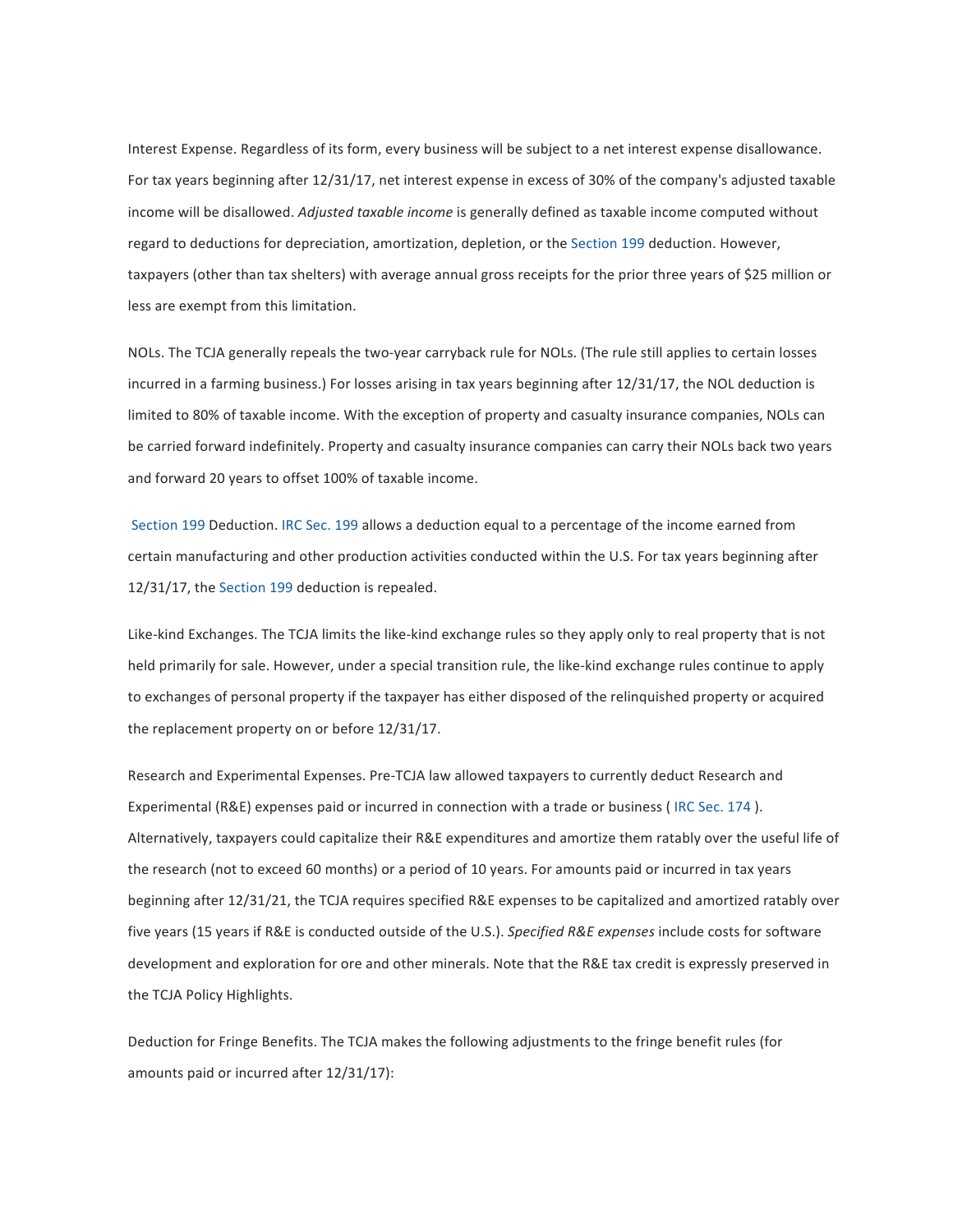- Disallows deductions for entertainment expenses.
- Expands the current 50% limit on the deductibility of business meals to those provided in an in-house cafeteria or otherwise on the employer's premises.
- Denies a deduction for employee transportation fringe benefits. However, the TCJA retains the exclusion from income for such benefits received by an employee.
- Eliminates a deduction for transportation expenses that are the equivalent of commuting for employees, except as provided for the safety of the employee.

For amounts paid or incurred after 12/31/25, the TCJA disallows an employer's deduction for expenses associated with meals provided for the convenience of the employer on its business premises, or provided on or near the employer's business premises through an employer-operated facility that meets certain requirements.

Excessive Employee Compensation. An employer's compensation deduction may be limited by IRC Sec. 162(m). which generally provides a deduction limit of \$1 million for compensation paid by a publicly-held corporation during any tax year to a covered employee. However, there are exceptions for commissions, performance-based compensation (including stock options), payments to a tax-qualified retirement plan, and amounts that are excludable from the executive's gross income. For tax years beginning after 12/31/17, the exceptions for commissions and performance-based compensation are repealed. These changes do not apply to written binding contracts that were in effect on  $11/2/17$  (unless the contract is materially modified).

New Credit for Employer-paid Family and Medical Leave. For tax years beginning after 12/31/17 and before 1/1/20, the TCJA allows businesses to claim a general business credit equal to 12.5% of the amount of wages paid to qualifying employees during any period in which such employees are on family and medical leave if the rate of payment is 50% of the wages normally paid to an employee. The credit is increased by 0.25 percentage points (but not above 25%) for each percentage point by which the rate of payment exceeds 50%. All qualifying full-time employees have to be given at least two weeks of annual paid family and medical leave.

### Accounting Method Changes

Inclusion Year. For tax years beginning after 12/31/17, an accrual-method taxpayer is generally required to recognize income no later than the tax year in which such income is taken into account on an Applicable Financial Statement (AFS) or other financial statement under rules specified by the IRS. This rule is subject to an exception for long-term contract income under IRC Sec. 460 . If an accounting method change is needed to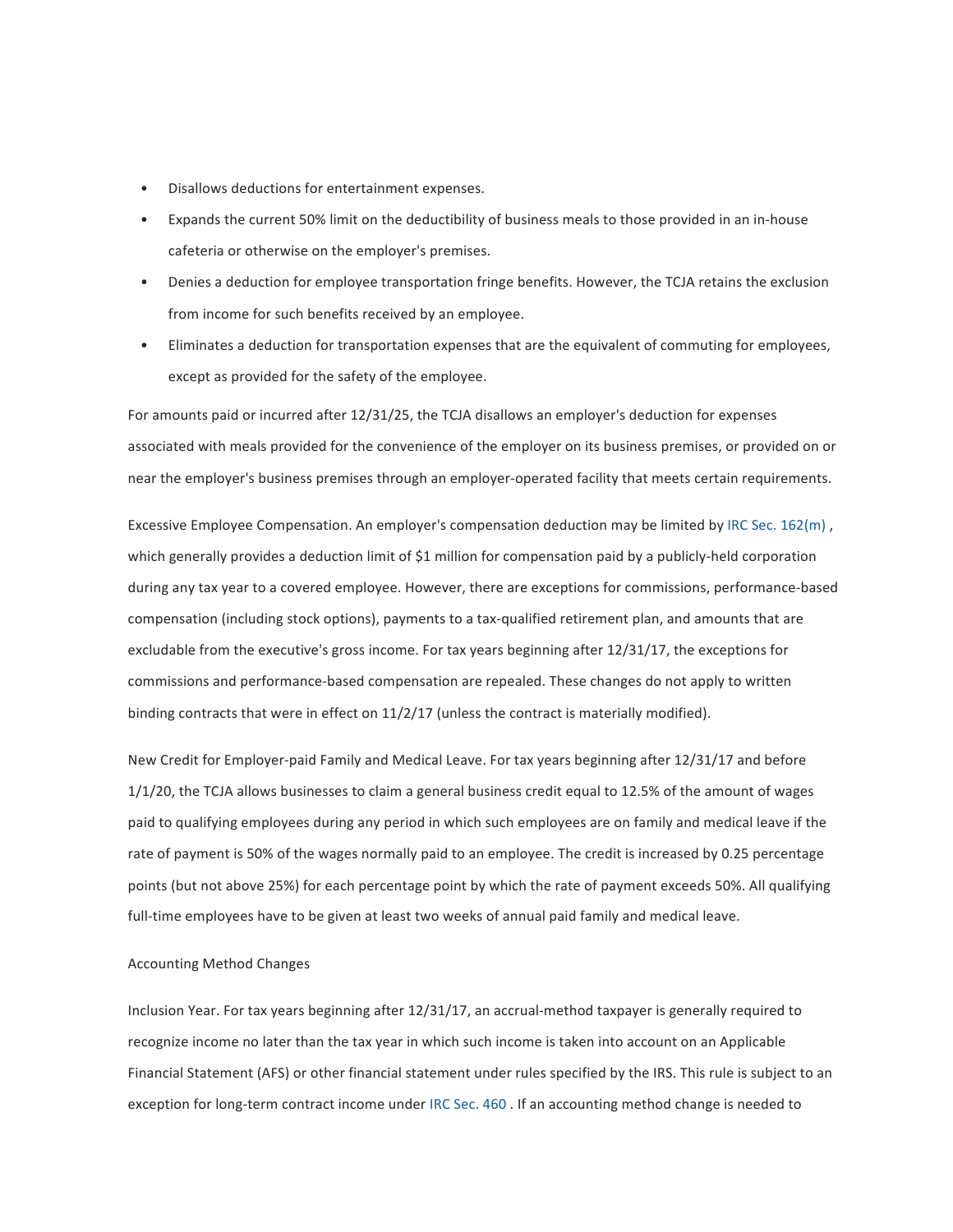conform to this new rule, such change will be treated as initiated by the taxpayer and made with the IRS's consent.

Expansion of Cash Method of Accounting. For tax years beginning after 12/31/17, the cash method may be used by taxpayers (other than tax shelters) that satisfy a \$25 million gross receipts test, regardless of whether the purchase, production, or sale of merchandise is an income-producing factor. In addition, such taxpayers are not required to account for inventories under IRC Sec. 471 or 263A. Instead, they may treat inventories as nonincidental materials and supplies or conform to their financial accounting treatment of inventories.

Long-term Contracts. Generally, construction companies with average annual gross receipts of \$10 million or less in the prior three years are exempt from the Percentage of Completion Method (PCM). The TCJA expands this exemption to contracts for the construction or improvement of real property if the contract (1) is expected to be completed within two years and (2) is performed by a taxpayer that meets the \$25 million gross receipts test discussed earlier. This change is effective for contracts entered into after 12/31/17.

# International Tax Provisions

Perhaps the most drastic changes found in the TCJA involve the Code's international tax provisions. As you know, pre-TCJA law taxed the worldwide income of domestic corporations. This created the potential for double taxation if the country in which the corporation operated also taxed the income. The foreign tax credit was one way to alleviate this burden. One of the goals of the TCJA was to move away from a worldwide system of taxation to a territorial system. Several provisions were included to achieve this goal.

Deduction for Foreign-source Portion of Dividends. The TCJA essentially provides an exemption for certain foreign income. This is accomplished through a 100% deduction for the foreign-source portion of dividends received from 10%-owned foreign corporations. No foreign tax credit or deduction is allowed for any taxes paid or accrued with respect to a dividend that qualifies for the deduction. The deduction is available only to C corporations and does not apply to Regulated Investment Companies (RICs) or REITs. The provision applies to distributions made after 12/31/17.

If a domestic corporate shareholder sells foreign corporation stock held for one year or more, any amount that is treated as a dividend for purposes of IRC Sec. 1248 is treated as a dividend for purposes of the special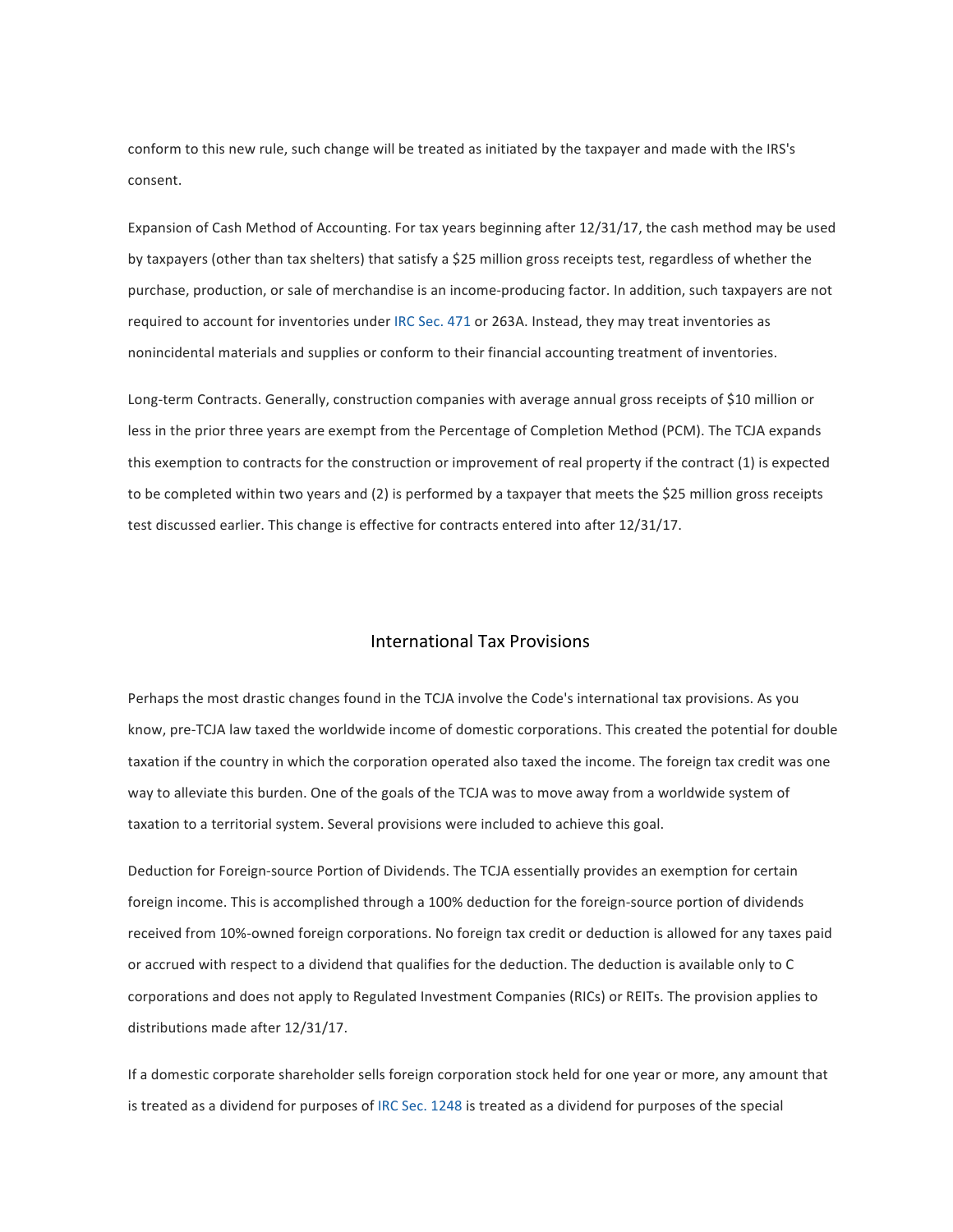dividends received deduction. In addition, if a domestic corporate shareholder benefits from the foreign dividends received deduction, it must reduce its adjusted basis in the stock of the 10%-owned foreign corporation by the amount of the deduction. This is done only for the purpose of determining losses on future sales or exchanges of the stock.

Deemed Repatriation Tax. To transition to a new territorial system, the TCJA imposes a deemed repatriation tax. This requires U.S. shareholders owning at least 10% of a foreign subsidiary to include in income their prorata share of the subsidiary's post-1986 earnings and profits. The portion of earnings and profits made up of cash or cash equivalents is taxed at 15.5%, while noncash assets are taxed at 8%.

The U.S. shareholder may elect to pay the deemed repatriation tax over eight years. The payment for each of the first five years equals 8% of the net tax liability. The sixth installment equals 15% of the net tax liability. The seventh installment increases to 20% of the net tax liability, while the remaining balance of 25% is due in the eighth year.

The TCJA provides a special rule for S corporations. S corporation shareholders are allowed to elect to maintain deferral on such foreign income until the S corporation (1) changes its status, (2) sells substantially all of its assets, or (3) ceases to conduct business. Deferral also may be maintained until the electing shareholder transfers its S corporation stock.

Foreign Intangible Income. The TCJA provides C corporations with a reduced tax rate on Foreign-derived Intangible Income (FDII) and Global Intangible Low-taxed Income (GILTI). FDII is generally intangible income that is derived from serving foreign markets. GILTI is the domestic corporation's portion of foreign earnings that exceed an amount equal to a standard rate of return on the foreign company's assets. GILTI does not include effectively connected income, subpart F income, foreign oil and gas income, or certain related party payments. The effective tax rate on FDII is 13.125% in tax years beginning after 2017 and before 2026 and 16.406% after 2025. The effective tax rate on GILTI is 10.5% in tax years beginning after 2017 and before 2026 and 13.125% after 2025.

Base Erosion Anti-abuse Tax (BEAT). A base erosion payment is generally any deductible amount paid or accrued by a taxpayer to a related foreign person. Under the TCJA, certain corporations with average annual gross receipts of at least \$500 million are required to pay a BEAT with respect to base erosion payments paid or accrued in tax years beginning after 12/31/17. The tax is generally 10% (12.5% for tax years beginning after 12/31/25) of the modified taxable income of the taxpayer over an amount equal to the regular tax liability of the